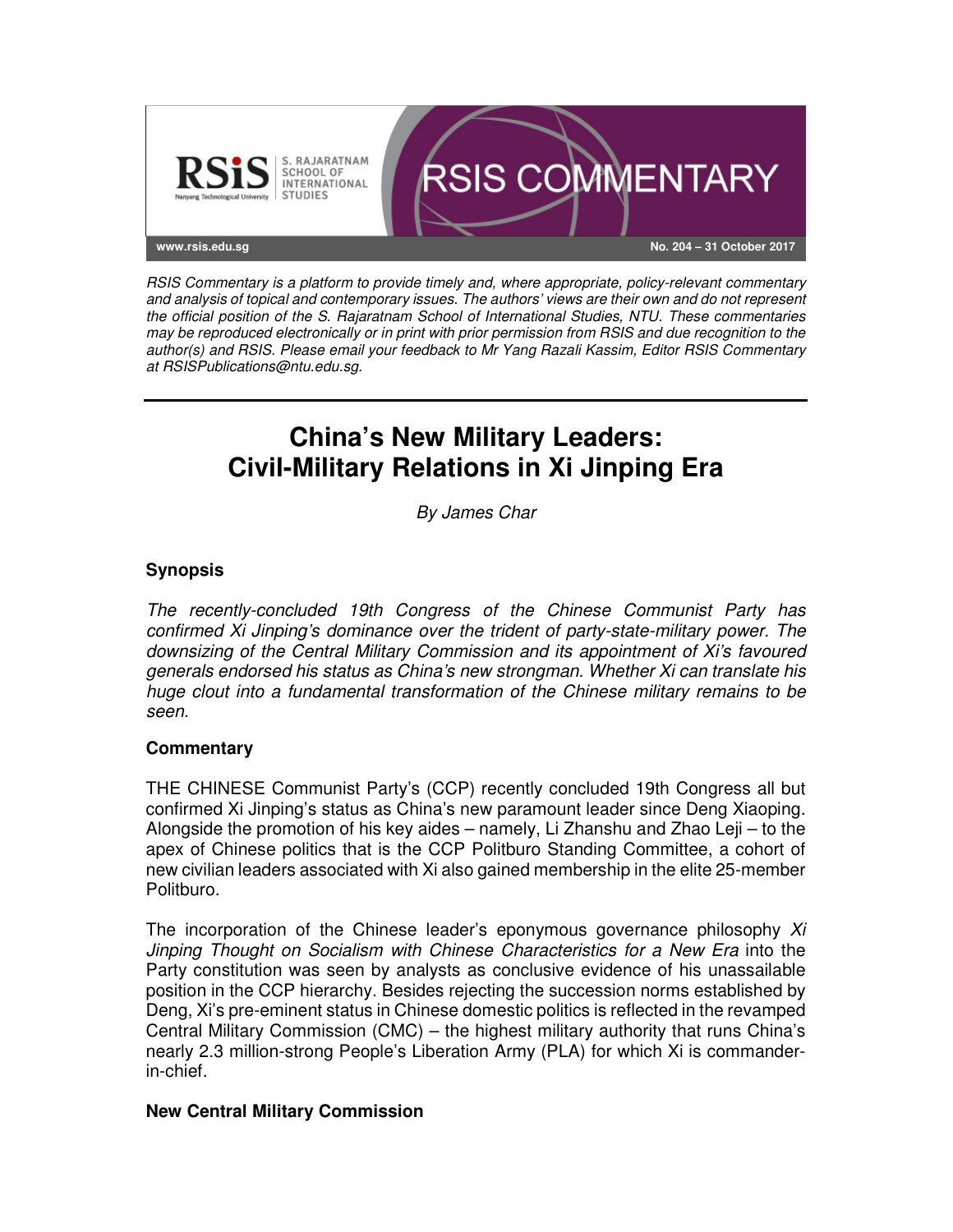Apart from reducing the number of uniformed members on the CMC from ten to six – Xu Qiliang, Zhang Youxia, Wei Fenghe, Li Zuocheng, Miao Hua and Zhang Shengmin – Xi has further boosted his own politico-military clout whilst enhancing the efficiency of Chinese national security and foreign policymaking.

It is no coincidence that the new CMC membership is stacked with Xi Jinping's favoured generals. While the two CMC deputies – Xu Qiliang and Zhang Youxia – share a long association with Xi, the remaining members had either served in the former Nanjing Military Region (MR) encompassing Xi's former Fujian and Zhejiang strongholds; or have been groomed for higher office since Xi assumed the CMC leadership.

The career path of Xu Qiliang – now the CMC first vice-chair – had crossed with Xi's when the former PLA Air Force (PLAAF) commander was based in the 8th Corps in Fuzhou. A trusted general of Xi, Xu was made executive deputy leader of the Leading Group for National Defence and Military Reform even though he was then ranked below general Fan Changlong in the CMC.

Indeed, knowledgeable sources also attest to the PLAAF's role in providing Xi's security detail when he first became CMC chair. Additionally, in appointing Xu as China's top soldier, Xi has underscored that the PLA will shift from being a predominantly land-based power to a 'joint' military force.

The second-ranked Zhang Youxia is another core member of Xi's military allies. As a fellow princeling, Zhang shares close family ties with Xi since their fathers had been comrades-in-arms during the Chinese Civil War. An experienced and influential army officer, Zhang is believed to have been a key supporter of Xi's efforts to dismantle and reorganise the PLA's former general headquarters, military regions and service branches.

As the former director in charge of military hardware, Zhang can be also expected to play an important role as the PLA continues to improve its ability to conduct informationised warfare.

#### **Rise of Xi's Younger Generals**

As the first officer to be promoted by Xi to the rank of general, Wei Fenghe, who oversaw China's nuclear arsenal as chief of the PLA Rocket Force; and Miao Hua, a political commissar who rose from the 31st Group Army in the former Nanjing MR, are expected to improve the PLA's combat readiness and tighten the CCP's political control over the PLA, respectively.

Given how former political officers had failed in their duties to uphold the Party's ideological guidelines, Miao's role in strengthening CCP control over PLA organisational cohesion and personnel management will be especially crucial to Xi.

Li Zuocheng's inclusion also comes as no surprise in keeping with the commander-inchief's calls for the PLA to become a modern military by 2035 and a world-class force by 2050. Appointed the head of the Joint Staff Department just prior to the recent